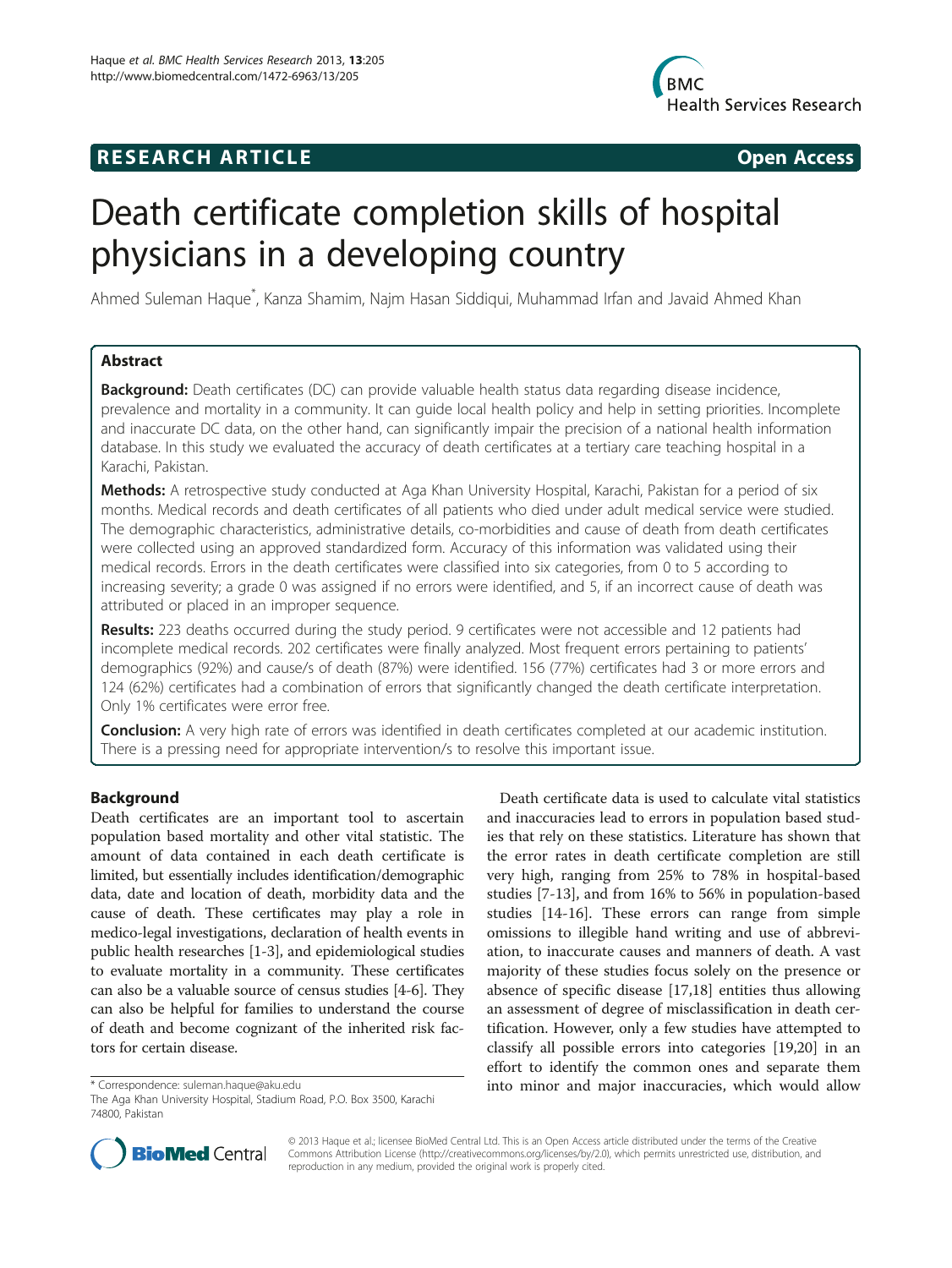<span id="page-1-0"></span>for appropriate measures in teaching/ training in an effort to reduce their future occurrence.

In Pakistan, doctors usually do not receive sufficient training on the death certificate completion skills. This results in inaccurate death certificates, thereby compromising the effectiveness of the health information in the national data-base. Accurate information drawn from cause of death statements on death certificate is crucial for effective planning and evaluation of health care programs and health status.

This study was aimed at determining the accuracy of death certificates, to identify the types and frequency of errors and to press the need to improve the death certificates writing skills of the physicians.

## **Methods**

This retrospective study was aimed to examine and analyze the accuracy of death certificates for patients who died under the general medicine service during a 6-month period (July 2009 to December 2009) at The Aga Khan University Hospital (AKUH), Karachi, Pakistan. Our hospital is a 560 bedded tertiary care teaching hospital located in the metropolis city of Karachi, which is the second most populated city in the world and accommodates approximately 16 million multiethnic inhabitants. The death certificate used to report the cause of death at our institution is in accordance with the World Health Organization (WHO) guidelines. The institutional Ethics Committee reviewed and approved the research protocol.

The following information was obtained from the death certificates:

- (i) Demographic characteristics (e.g. age, sex, marital status, residential address, date of birth and date of death) of the deceased patients.
- (ii) Administrative details, including date of admission, place and time of death, who completed the death certificate, and whether autopsy had been performed or not. The signature and identification profile of the certifier were also verified.
- (iii) Medical data indicating the immediate underlying cause of death and co morbidities.

The information abstracted from individual death certificates was collected using an approved standardized form. Accuracy of this information was then validated and corroborated by undertaking a review of the relevant information from medical records. This initial evaluation was conducted by two trained reviewers and in case of discrepancies a third investigator made an independent judgment before a final agreement was reached through consensus.

We used a predetermined error grading scale (Table 1) to assess the accuracy and thoroughness of individual death certificates. Errors were assigned a grade from zero to V with increasing severity. A grade zero was assigned if no error was identified. Error grade IA included incomplete/inaccurate demographics and 1B an inability to confirm (from the medical records) that the signatory had attended the patient prior to death. Error grade II or III included missed or complete omission of the documented comorbid conditions respectively. Grade IV errors included an inappropriate immediate cause of death (i.e. the final disease or condition resulting in death) or only mentioning a mechanism(s) of death (or mode of dying). Grade V errors included incorrect underlying cause(s) of death (i.e. the disease or injury that initiated the train of morbid events resulting in death) or stated in an improper sequence. Grade IV and V errors were thought to significantly change the death certificate interpretation.

The study was reviewed and approved by the departmental ethical committee.

### Statistical analysis

The errors identified in the death certificates were categorized into six grades (Grade 0 to V) according to increasing severity (as described in the method section). These grades were analyzed and presented as number and percentages. For categorical variables frequency and proportions were calculated. Proportions were compared using chi square test and means were compared using t-test. Statistical analysis was conducted using Statistical Package for Social Sciences (SPSS, version 19). A p-value of <0.05 was considered to indicate statistical significance.

| Table 1 Grading scale used to assess death certificate errors |  |
|---------------------------------------------------------------|--|
|---------------------------------------------------------------|--|

| Grade 0   | No errors                                                                                         |
|-----------|---------------------------------------------------------------------------------------------------|
| Grade IA  | incomplete/inaccurate demographics                                                                |
| Grade IB  | Whether the signatory attended the patient could not be confirmed                                 |
| Grade II  | Co-morbidities list incomplete                                                                    |
| Grade III | Co-morbidities not listed                                                                         |
| Grade IV  | Inappropriate immediate cause of death or only a mechanism(s) of death (or mode of dying) given * |
| Grade V   | Underlying cause(s) of death was incorrectly attributed or placed in an improper sequence         |

\*Since multiple diseases can cause death by the same mechanism, mechanism of death usually provides little useful information [[21\]](#page-3-0).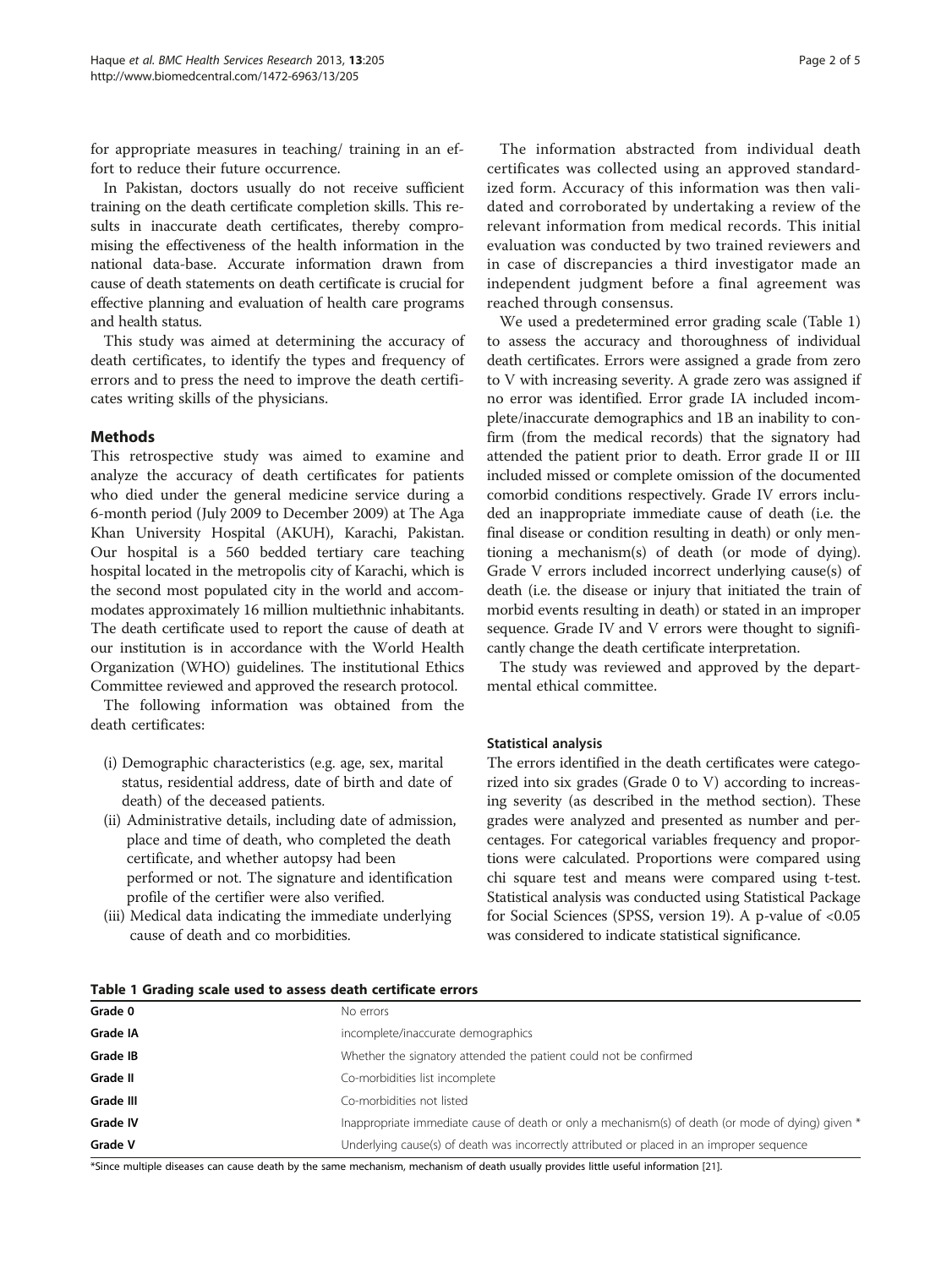#### Results

A total of 223 deaths occurred during the 6 month audit period. 9 certificates were not accessible and 12 patients did not have complete medical records available. 202 certificates were therefore included in the final analysis. Only 2 (1%) Death certificates had no errors. The most frequent errors in the ascertainable data included Grade IA errors (Table 2) involving patients' demographics and Grade V errors regarding cause/s of death (Table 2). At least one error was found in 185 (92%) certificates regarding either patient's name, age, date of birth or missed consultant name. 156 (77%) certificates had 3 or more errors of varying grades (Table 3). 124 (62%) certificates had a combination of most serious grade IV and V errors. The rate of inappropriate certification however did not differ significantly with age or gender of the deceased.

## Discussion

Death certificate has been used as a health indicator and as a monitoring tool for public health policy. They enable us to describe patterns within a whole population. Moreover, the absence of reliable data on causes of death impedes the structuring of health-related activities and can thus result in misleading appraisals of research and improper decisions regarding health care.

Most physicians confuse the cause of death with the mechanism of death [\[21\]](#page-3-0). The cause of death is a distinct entity, and is etiologically specific. Examples include subarachnoid hemorrhage, COPD, and myocardial infarction. The mechanism of death, on the other hand should contain information on all other diseases, conditions, or injuries that lead to the physiologic derangement or a biochemical disturbance that eventually contributed to the cause of death. Examples include various arrhythmias, cardiopulmonary failure, renal failure, hypovolemic shock, and sepsis. One reason for this confusion may be that medical therapy is often aimed at modifying or ameliorating mechanisms rather than causes, thereby focusing attention on the former to the disregard of the latter [\[21\]](#page-3-0).

Table 2 Number and percent of errors in 202 death certificate by different grading\*

| <b>Errors</b> | <b>Number</b> | <b>Percent of cases</b> |
|---------------|---------------|-------------------------|
| Grade 0       | 2             | 1%                      |
| Grade IA      | 185           | 92%                     |
| Grade IB      | 100           | 49%                     |
| Grade II      | 37            | 18%                     |
| Grade III     | 66            | 33%                     |
| Grade IV      | 125           | 62%                     |
| Grade V       | 176           | 87%                     |

\*Refer to Table [1](#page-1-0).

| Table 3 Distribution death certificates error/s by number |  |
|-----------------------------------------------------------|--|
|-----------------------------------------------------------|--|

| Number of errors | Number of death certificate |
|------------------|-----------------------------|
| One error        | 11                          |
| Two errors       | 33                          |
| Three errors     | 56                          |
| Four errors      | 66                          |
| Five errors      | 34                          |
| Total            | 200                         |

Due to their lack of etiologic specificity, mechanisms or mode of death should not appear on death certificates [[21-](#page-3-0)[25](#page-4-0)]. Nevertheless, in daily clinical practice, a definite cause of death is not always identified. In our study, 62% cases were labeled with mechanism of death rather than cause of death. Hanzlick proposed some principles for including or excluding mechanisms of death when writing the cause-of-death statement [\[24\]](#page-3-0). However, a recent evaluation of WHO's web based training tool for coders and certifiers showed that despite training, further improvement particularly in the areas of reporting of the correct and complete sequences from underlying cause through intervening causes to the immediate cause of death was still required [[26](#page-4-0)]. Similar outcomes have been reported in the past across the globe. In 1993 Jordan and Bass [\[11](#page-3-0)] showed that 31.9% of a sample of death certificates completed at a Canadian tertiary care teaching hospital contained such errors. El-Nour et al. found 45% of the death certificates contained such errors [[27\]](#page-4-0) while a national study in Taiwan revealed 7% of such errors [[13\]](#page-3-0).

The accuracy of the death certificate could be audited and confirmed from a complete medical record. The best certifier should be the treating physician of the deceased who recorded all details of his/her condition [\[28](#page-4-0)] on the medical record so as to put them in proper sequence in the death certificate. Most of the doctors do not refer to the corresponding diagnoses in the medical record to identify the underlying cause of death, the antecedent cause(s) and the direct cause of death. According to the study of Lu et al. [[13](#page-3-0)], in most death certificates, the certifying physician copied the admission or discharge diagnoses directly to the cause-ofdeath section on the death certificate. If the certifying physician copies the admission or discharge diagnoses directly to the cause-of-death section on the death certificate, there will be many diagnoses listed without causal relationships. Take, for example, a patient admitted to the hospital mainly for complications of diabetes, but who also had emphysema. The first admission diagnosis would be diabetes and the second would be emphysema, according to the severity of the problems. If the certifying physician entered diabetes on the first line of the death certificate and emphysema on the second,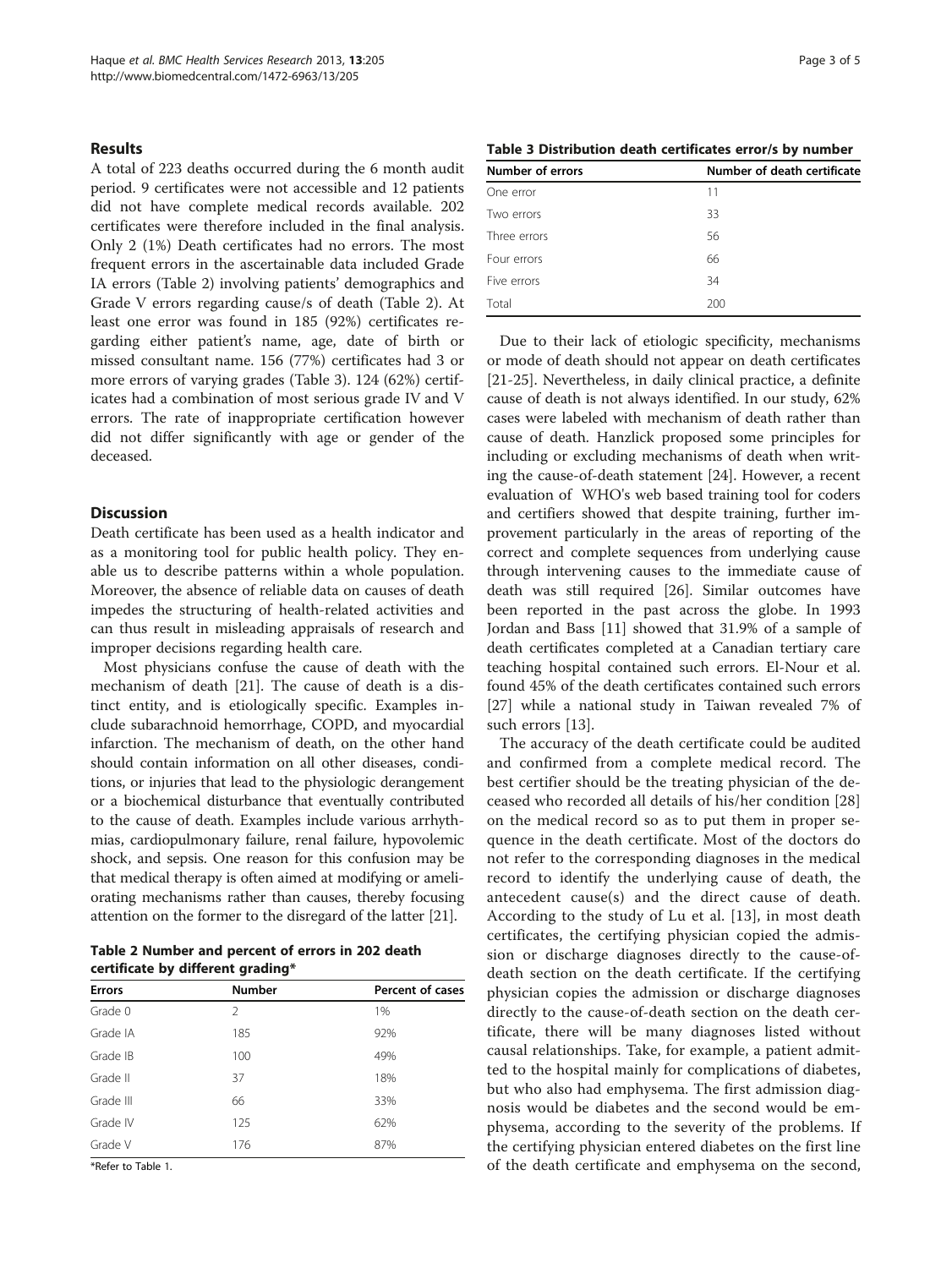<span id="page-3-0"></span>the certificate would have a Grade V error because it would suggest that emphysema was the cause of diabetes.

These error issues are not limited to the developing countries. More than 50% of general practitioners in the United Kingdom and in the US reported being insufficiently instructed about the process of death certification [\[29,30](#page-4-0)]; many said that their first contact with a death certificate occurred when they first managed a death event [[31\]](#page-4-0).

These inaccuracies stem from a lack of knowledge among doctors on how to identify and select the underlying cause, direct cause and antecedent cause(s) of death [24]. Another plausible explanation contributing to these mistakes is the length of illness that leads to death. If a person dies after a long, well-characterized illness, the cause of death on the certificate is likely to be more accurate than a sudden or unobserved death. This lack of adequate information about the decedent's disease history produces a more narrowly characterized cause of death, increasing the likelihood of important omissions and eventually impacting disease statistics [[31\]](#page-4-0).

Direct comparison of our study with previous studies is difficult due to differences in the definitions and interpretations of error between studies. However, there is uniform agreement among most of these studies, including ours that the wrong cause or manner of death and a lack of an acceptable underlying cause of death qualify as major errors. In our study, 124 (62%) certificates had a combination of such errors that significantly changed the death certificate interpretation and would therefore have major public health implications. With regards to demographic data, it is usually assumed to be accurate and not subject to significant error. However, one of the studies found some errors in recording place of residence on death certificates [[32\]](#page-4-0). In our study, 92% of the death certificates had errors associated with the inaccurate or incomplete demographics. Similarly we found that approximately in half of the death certificates (49%) it was not possible to confirm that the certifier had actually seen the patient.

Our study has some major limitations. Firstly, it's retrospective design. Secondly, in Pakistan and many other developing countries, there are religious, cultural or traditional taboos around necropsy and it is usually refused. Therefore generating a cause of death solely from review of medical records, without the direct involvement of the attending physician/team can result in some degree of misinterpretation despite employing multiple reviewers [[33\]](#page-4-0). Thirdly, this was a single institution practice assessment and may not be generalizable to other establishments.

In conclusion, we found substantial shortcomings in the death certification practices locally. There is a pressing need for appropriate intervention/s to improve and enhance the accuracy of physicians' death certificate completion skills.

#### Competing interests

All authors declare that they have no competing interests.

#### Authors' contributions

The proposal was prepared by JAK in consultation with ASH and MI. ASH, JAK, KS and NHS have analyzed and interpreted the patient data. ASH, NJM, MI and KS were major contributors in writing the manuscript. All authors read and approved the final manuscript.

#### Received: 15 June 2012 Accepted: 29 May 2013 Published: 6 June 2013

#### References

- 1. Villar J, Perez-Mendez L: Evaluating an educational intervention to improve the accuracy of death certification among trainess from various specialties. BMC Health Serv Res 2007, 7:183.
- 2. Lakasing E, Minkoff S: Uncertainties in death certification. Br J Gen Pract 2012, 62(605):658–659.
- 3. Kelly SA, Gradwell E: The teaching of death certification. J Clin Pathol 1992, 45:942–943.
- 4. Swift B, West K: Death certification: an audit of practice entering the 21st century. J Clin Pathol 2002, 55(4):275–279.
- 5. Feinstein AR: Clinical epidemiology. II. The identification of rates of disease. Ann Intern Med 1968, 69:1037–1061.
- 6. Harrison M: Hourihane DO'B. Quality assurance programme for necropsies. J Clin Pathol 1989, 42:1190–1193.
- 7. Myers KA, Farquhar DR: Improving the accuracy of death certification. CMAJ 1998, 158:1317–1323.
- 8. Leadbeatter S: Semantics of death certification. J R Coll Phys London 1986, 20:129–132.
- 9. Zumwalt RE, Ritter MR: Incorrect death certification—an invitation to obfuscation. Postgrad Med 1987, 81:245-254.
- 10. Fernando R: Medical certification of cause of death in the general hospital. Colombo. Ceylon Med J 1990, 35:71–74.
- 11. Jordan JM, Bass MJ: Errors in death certificate completion in a teaching hospital. Clin Invest Med 1993, 16:249-255.
- 12. Slater DN: Certifying the cause of death (an audit of wording inaccuracies). J Clin Pathol 1993, 46:232–234.
- 13. Lu TH, Shih TP, Lai HS, Lee LS, Lee MC, Chou MC: Analysis of formative errors and validity of cause-of-death diagnosis in a teaching hospital. Chin J Public Health (Taipei) 1996, 15:373–381.
- 14. Peach HG, Brumley DJ: Death certification by doctors in non-metropolitan Victoria. Aust Fam Physician 1998, 27:178–182.
- 15. Weeramanthri T, Beresford B: Death certification in Western Australia classification of major errors in certificate completion. Aust J Public Health 1992, 16:431–434.
- 16. Armour A, Bharucha H: Nosological inaccuracies in death certification in Northern Ireland. Ulster Med J 1997, 66:13–17.
- 17. Lloyd-Jones DM, Martin DO, Larson MG, Levy D: Accuracy of death certificates for coding coronary heart disease as the cause of death. Ann Intern Med 1998, 129(12):1020–1026.
- 18. Messite J, Stellman SD: Accuracy of death certificate completion. JAMA 1996, 275(10):794–796.
- 19. Sehdev AES, Hutchins GM: Problems with proper completion and accuracy of the cause-of-death statement. Arch Intern Med 2001, 161(2):277–284.
- 20. Pritt BS, Hardin NJ, Richmond JA, Shapiro SL: Death certification errors at an academic institution. Arch Pathol Lab Med 2005, 129:176–1479.
- 21. Kircher T, Anderson RE: Cause of death (proper completion of the death certificate). JAMA 1987, 258:349–352.
- 22. World Health Organization: Medical certification of cause of death (instructions for physicians on use of International Form of Medical Certificate of Cause of Death). Geneva: World Health Organization; 1979.
- 23. National Center for Health Statistics: Physicians' handbook on medical certification of death. Hyattsville, MD: US Department of Health and Human Services; 1987.
- 24. Hanzlick R: Protocol for writing cause-of-death statements for death due to natural causes. Arch Intern Med 1996, 156:25–26.